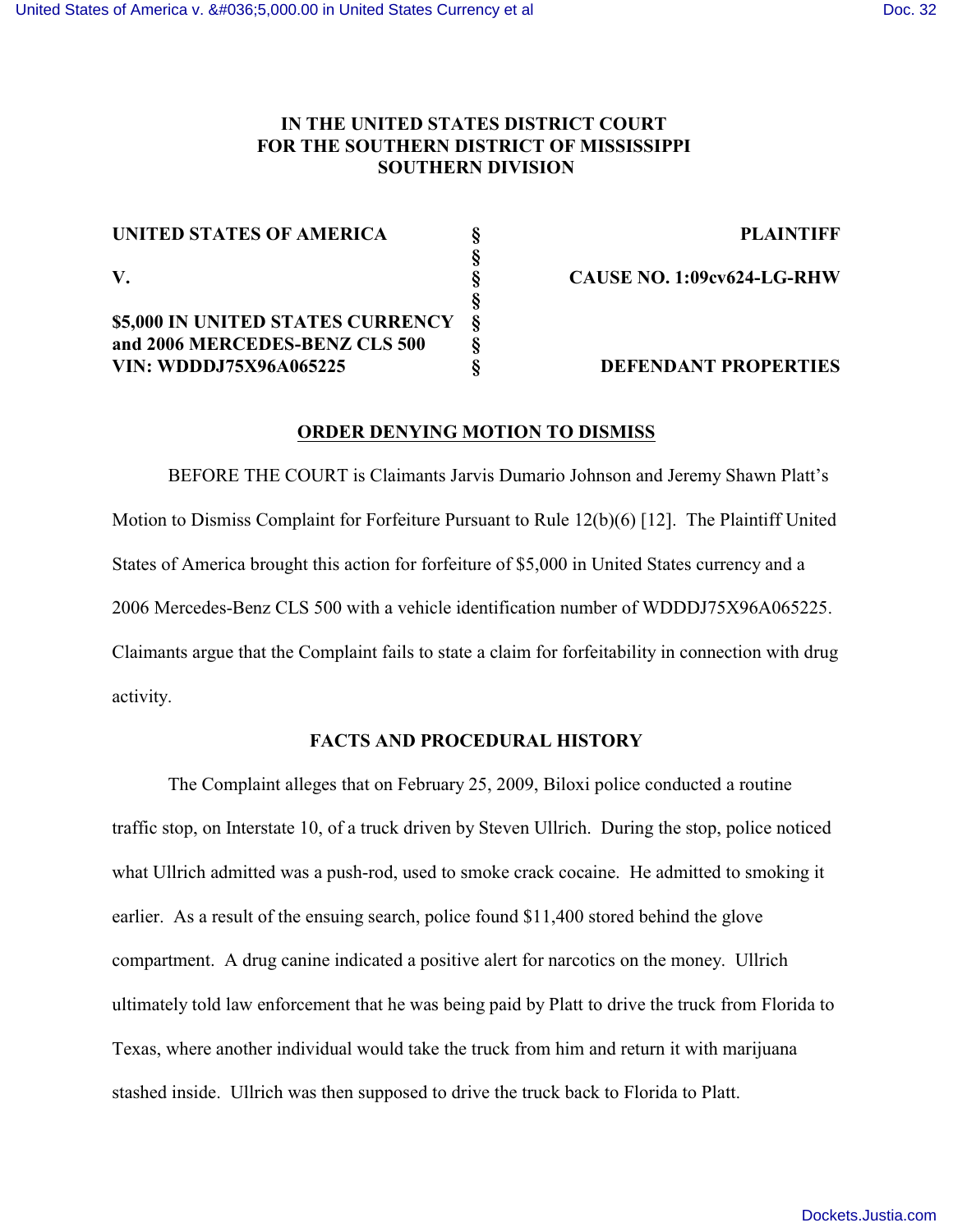The Government further claims that early on the morning of March 25, Ullrich called and told police that Platt would be traveling in a black Mercedes, with a Florida license plate, with money in his car, and Ullrich was to follow Platt to Houston, Texas, where they would purchase marijuana. Once the alleged drug sale took place, Ullrich was supposed to transport the marijuana in his own truck back to Pensacola, Florida. He called several times that morning to allegedly give updates to the police of Platt and Ullrich's position along Interstate 10.

On this morning, it is alleged that Claimants were traveling from Pensacola to Houston along Interstate 10. Biloxi Police therefore executed a traffic stop when the Mercedes was allegedly speeding. Platt was driving the Mercedes, and Johnson was riding in the front passenger seat. After they were stopped, the police officer allegedly spotted marijuana residue on the Claimants' shirts, and they told him they had been smoking marijuana earlier. Further search turned up \$5,000 in a to-go box on the front passenger seat. It is alleged that a drug dog indicated the presence of narcotics on the money. At first Johnson claimed the money was his, but he later denied it. Platt stated the money was Johnson's. Three cellular phones were also recovered. Platt claimed the Samsung and the Virgin Mobile. Both Claimants denied knowledge or ownership of the Nokia. A phone call occurred during this search on this phone and the caller asked for Platt. The call logs on the Samsung and Nokia revealed recent phone calls to Houston and to Ullrich. The Complaint makes forfeiture claims against the money and the car, under both money laundering and drug distribution statutes.

#### **DISCUSSION**

In a civil forfeiture action, the Government's Complaint must include "facts supporting a reasonable belief that [the Government] will be able to bear its burden at trial." *United States v.*

-2-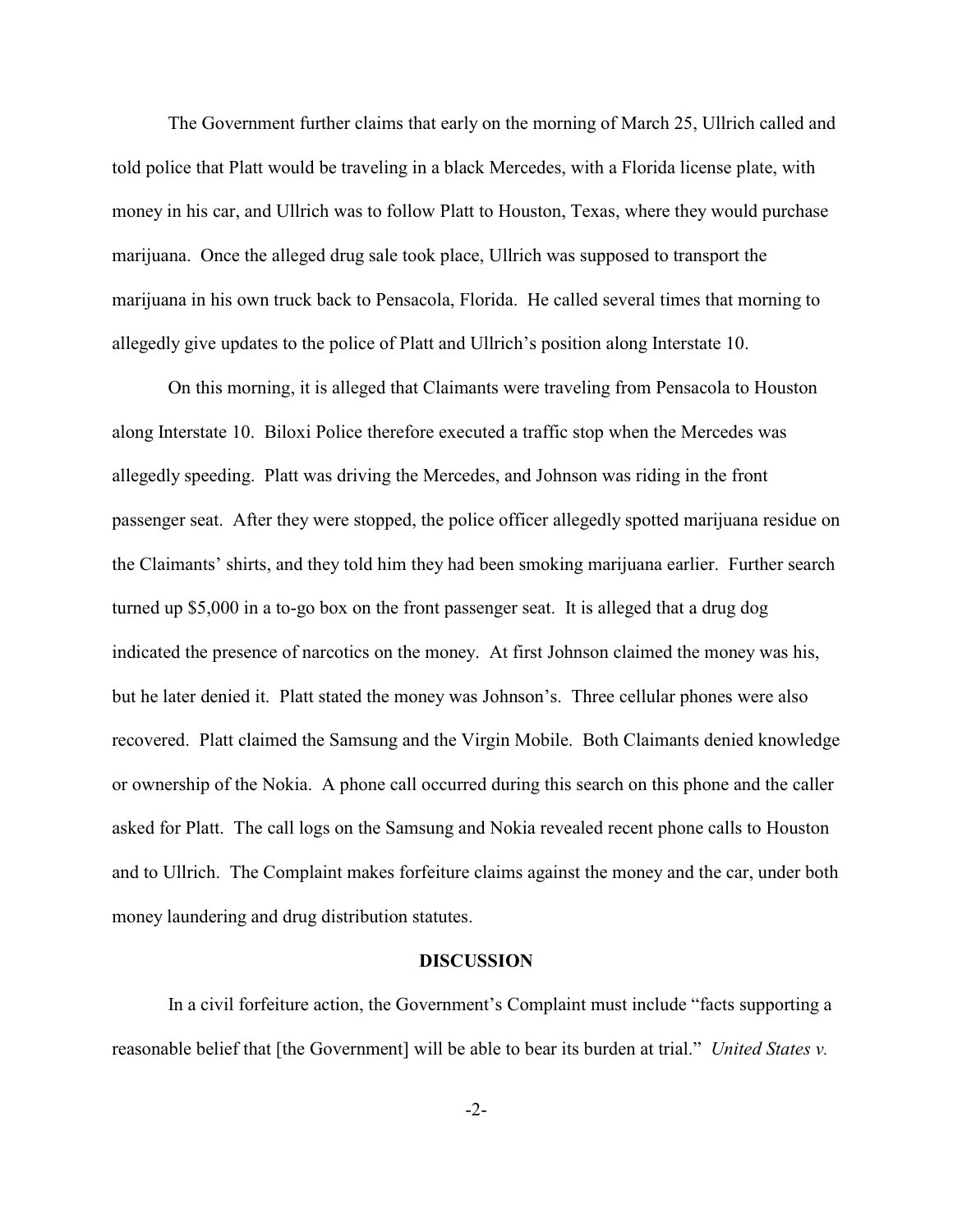*\$49,000 Currency*, 330 F.3d 371, 376 n.8 (5th Cir. 2003). The Government's burden at trial "is to establish, by a preponderance of the evidence, that the property is subject to forfeiture." 18 U.S.C.  $\S 983(c)(1)$ . When "the Government's theory of forfeiture is that the property was used to commit or facilitate the commission of a criminal offense, or was involved in the commission of a criminal offense, the Government shall establish that there was a substantial connection between the property and the offense." 18 U.S.C.  $\S 983(c)(3)$ .

"All . . . vehicles . . . which are used, or are intended for use, to . . . in any manner facilitate the transportation, sale, receipt, [or] possession . . . of" illegal controlled substances "shall be subject to forfeiture." 21 U.S.C. § 881(a)(4). "All moneys . . . intended to be furnished by any person in exchange for a controlled substance . . . in violation of this subchapter" are subject to forfeiture as well. 21 U.S.C. § 881(a)(6).

Claimants argue that the Complaint is insufficient because Ullrich is not a credible witness, "there were no evidence substantially connecting [Claimants] to drug activity," and the Affidavit attached to the Complaint contains hearsay. (Claimants' Mot. to Dismiss at 4). These arguments attack the credibility and admissibility of the evidence, not the sufficiency of the allegations in the Complaint. "No complaint may be dismissed on the ground that the Government did not have adequate evidence at the time the complaint was filed to establish the forfeitability of the property." 18 U.S.C. § 983(a)(3)(D). Rather, the Court must assess whether the Complaint contains facts which support a reasonable belief that the Government will be able to prove forfeitability by a preponderance of the evidence at trial. The Court finds the Complaint meets that standard. There are sufficiently detailed facts, which reasonably support the belief that the Government will be able to prove, by a preponderance of the evidence, that the money